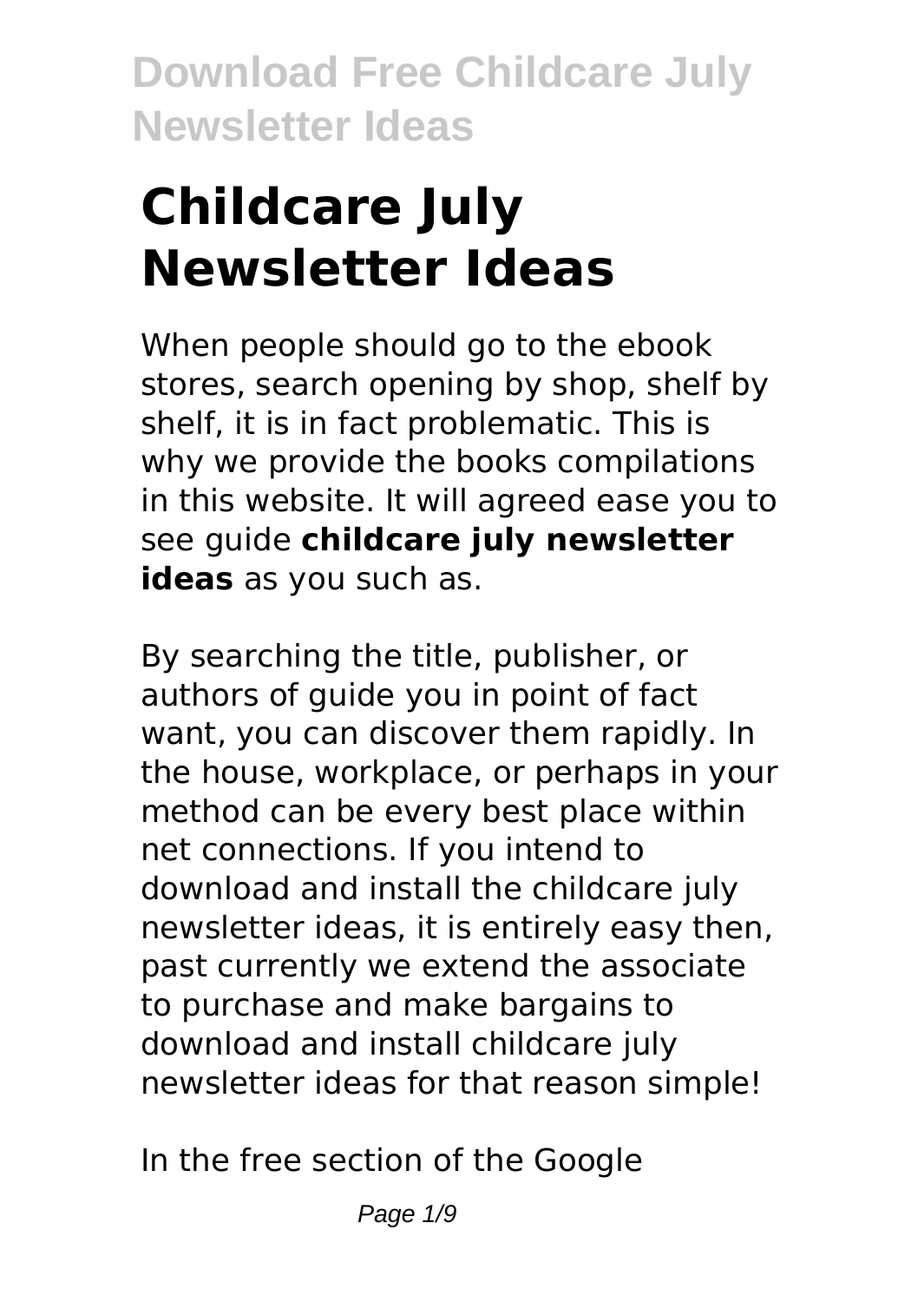eBookstore, you'll find a ton of free books from a variety of genres. Look here for bestsellers, favorite classics, and more. Books are available in several formats, and you can also check out ratings and reviews from other users.

### **Childcare July Newsletter Ideas**

J enna Antico, a 31-year-old childcare operator in Sarasota, Fla., thought 2020 would be a pivotal year for her business. The daycare facility she started building in 2015 was turning a steady ...

#### **How COVID-19 is Decimating the Daycare Industry - Time**

An inclusive practice in childcare creates many opportunities for children from diverse backgrounds. It respects diversity while including and celebrating all cultures. ... 18 Creative Ideas to Make Mother's Day Special Awesome Mums and Bubs Activities ... Petit Early Learning Journey's Monthly Newsletter April 2022; Communicating with ...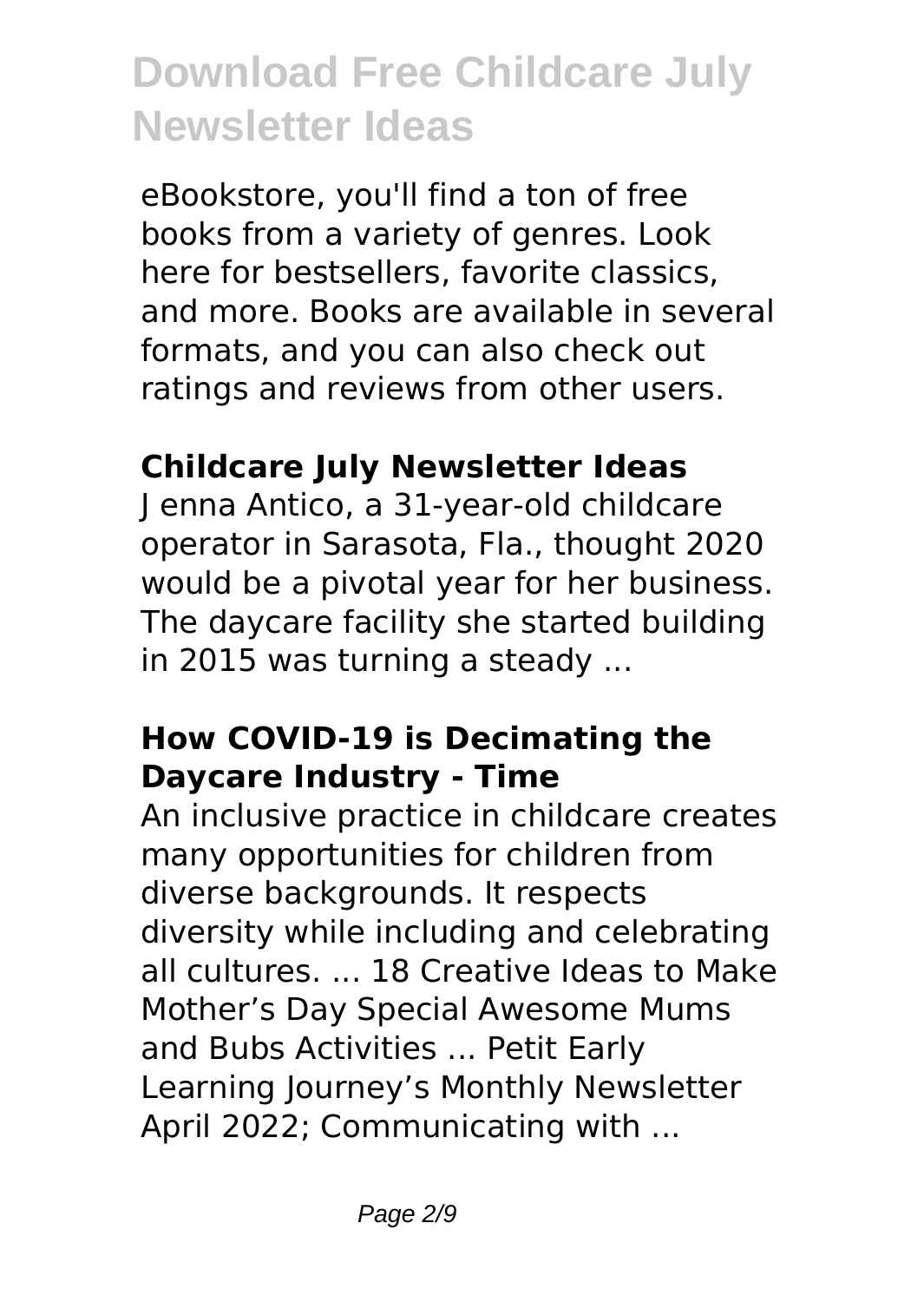### **Celebrating Cultural Diversity in Childcare | Petit ELJ**

The Foundation Years website is the best place to find information and support if you work in the early years and childcare delivering services for children and families. The broad range of information accessible on this site is developed by government, professionals and the voluntary and community sector and is continually updated with the latest news, information and resources.

#### **Foundation Years | From pregnancy to children aged 5**

Ideas should be shared between the educator and parent in order to create a positive approach to dealing with this behaviour. The intervention and strategies mentioned in the plan should be implemented (where possible) in the home and service in order to create a supportive environment.

#### **Behaviour Management Plans In Childcare - Aussie Childcare ...**

Page 3/9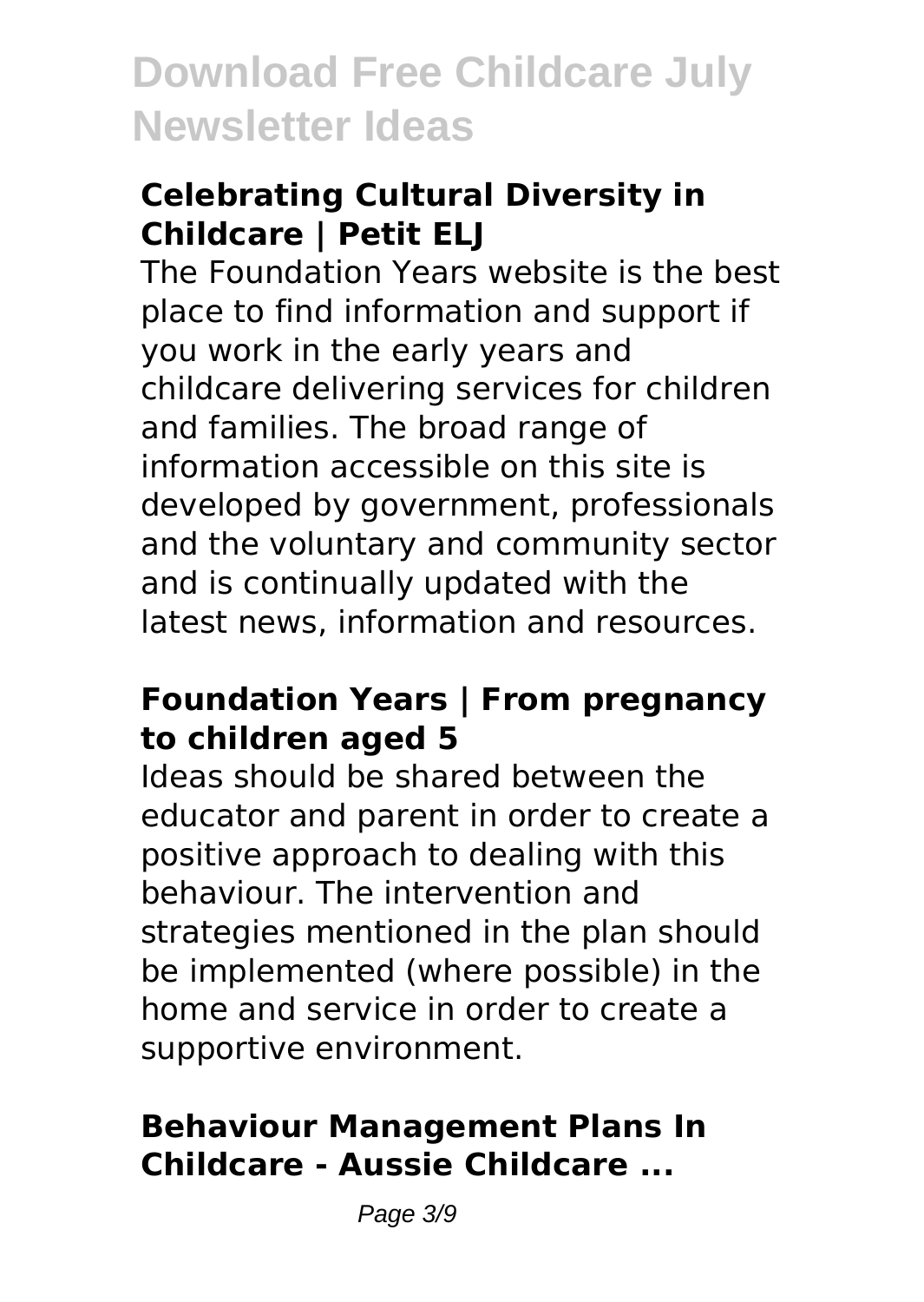Of those providers whose local authority had already confirmed their funding rates for April 2022, 90% said that this will not be enough to cover the cost of delivering funded childcare places. Around a third (30%) of the providers surveyed said that they were currently operating at a loss, while 34% said that they expected to be operating at a ...

#### **Government funding drives up childcare prices | early ...**

17 Budget-Friendly Kids' Birthday Party Ideas A fun celebration doesn't need to cost a pretty penny. Throw a memorable bash with these clever cost-cutting kids' birthday party ideas.

### **5 Creative Ways Parents Are Finding Child Care During the ...**

WatchMeGrow is the most-trusted camera system in childcare centers, daycares and schools. Delight your parents, increase enrollment and improve retention with our secure webcams. ... July 24, 2021. Read More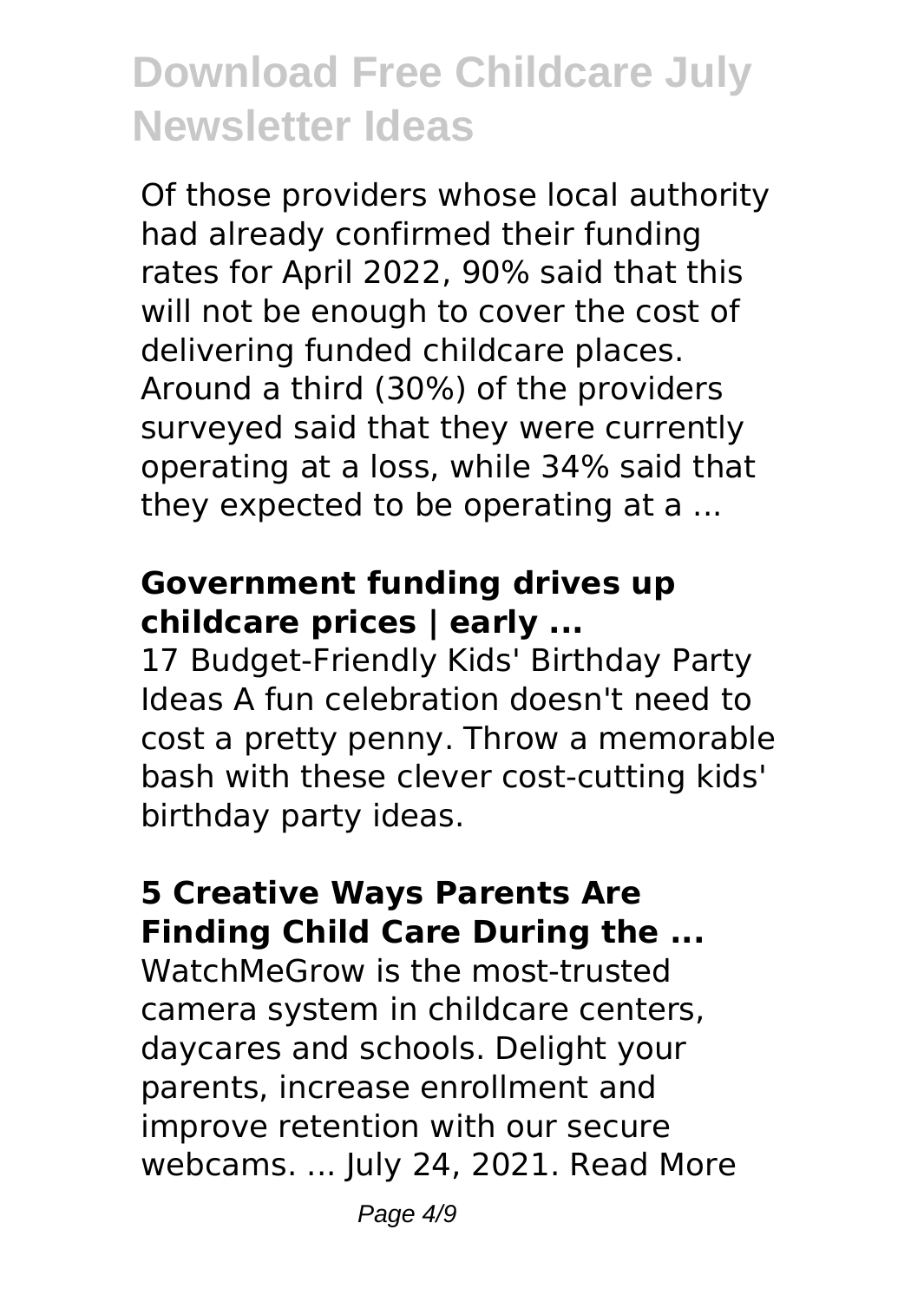Parent Reviews. Testimonial from Schools. ... Encourage recovery with these creative ideas.

### **Secure Video Streaming for Childcare, Daycare, Schools ...**

17 Budget-Friendly Kids' Birthday Party Ideas A fun celebration doesn't need to cost a pretty penny. Throw a memorable bash with these clever cost-cutting kids' birthday party ideas.

#### **8 Tips for Choosing Child Care | Parents**

6. We put different ideas together and create new knowledge. 7. We work from wholes to parts, watching and then doing. 8. We bring new knowledge home to help our mob. Simply: 'Think and do. Draw it. Take it outside. Try a new way. Watch first, then do. Share it with others.' Sample Of Implementing 8 Ways Of Learning Within The Environment

### **8 Aboriginal Ways Of Learning - Aussie Childcare Network**

Page 5/9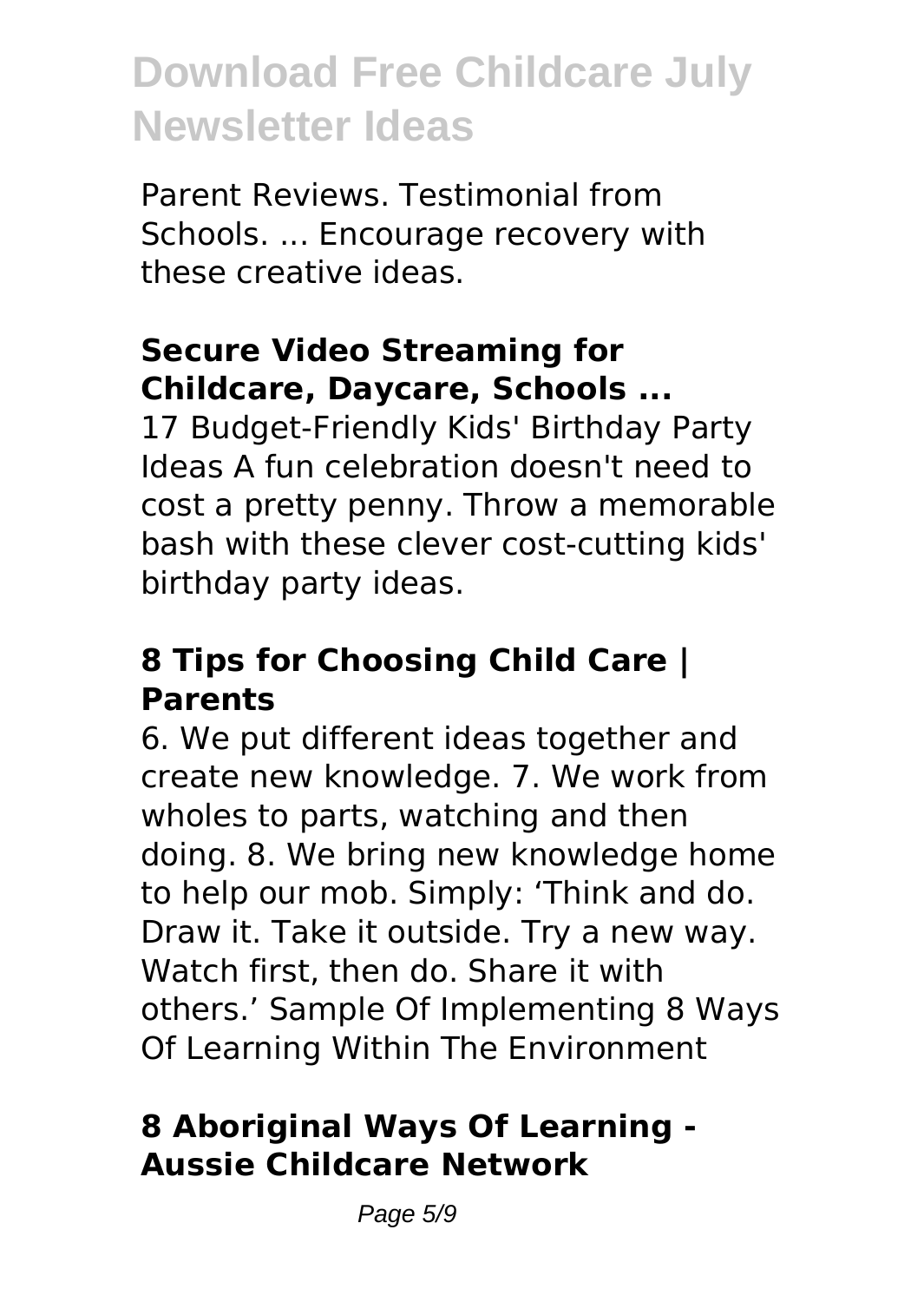Imaginative Play: Beach Scene. For this activity, you could use a sand table/pit/box, or even just a deep tray with sand in. Provide a range of resources – for example; shells, small pebbles, larger stones, sticks, 'seaweed', toy figures and so on – and get the children to create a beach scene.

#### **EYFS Sand Play Ideas and Activities - First Discoverers**

News Photo by Steve Schulwitz Michigan Lt. Gov. Garlin Gilchrist, left, participated in a roundtable discussion with local government, education, business, and health leaders while visiting ...

### **Gilchrist tours Northeast Michigan | News, Sports, Jobs ...**

10 Ideas for Water Play Ideas and Activities 1. Water Play Tables . It's a good idea to invest in at least one water play table for your nursery (be it a small or large water play table), to give children the opportunity to play freely with water either inside or outside.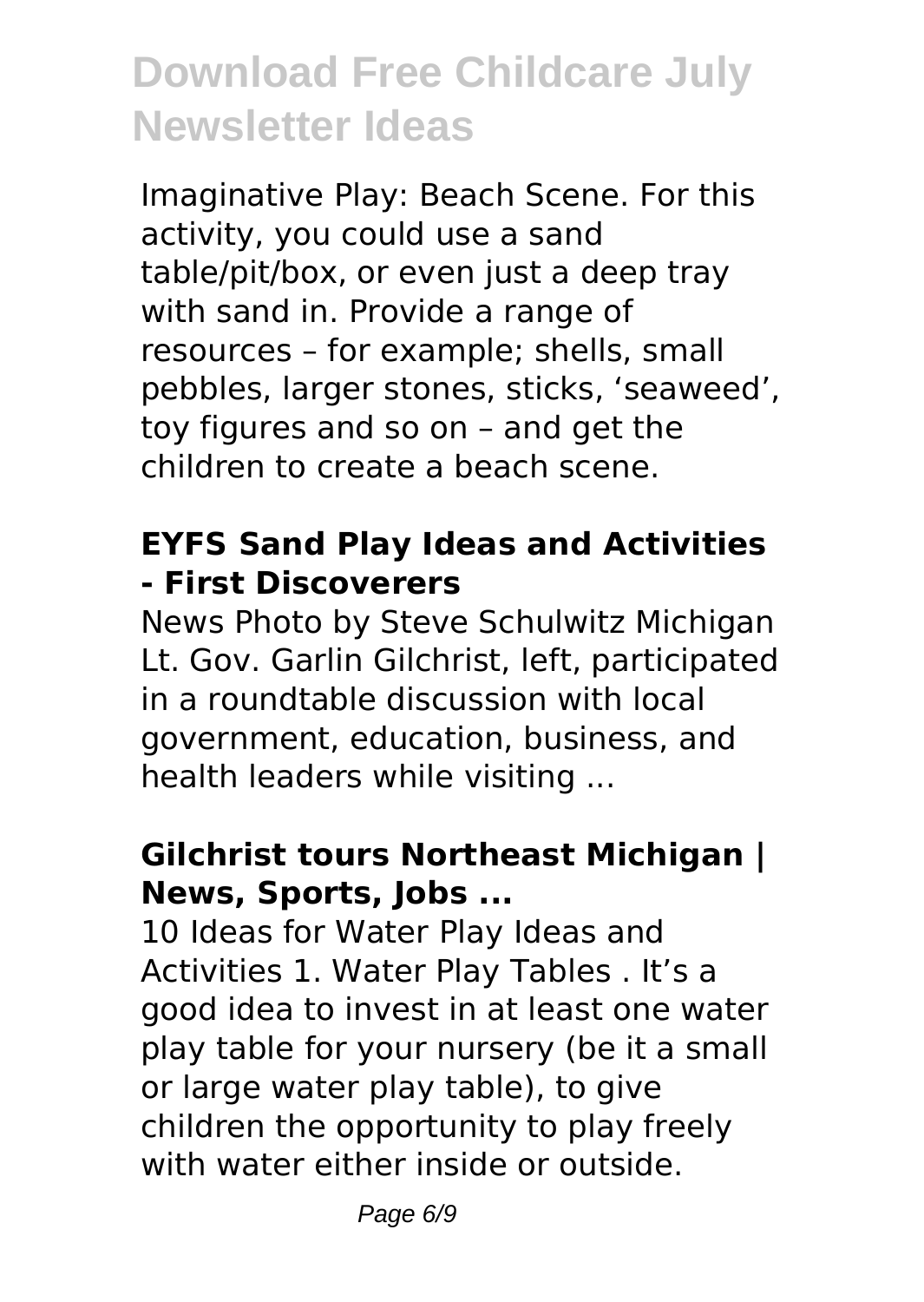#### **EYFS Water Play Ideas and Activities - First Discoverers**

Petit Early Learning Journey's Monthly Newsletter April 2022; Communicating with Parents – The Strategies and Tools We Use to Strengthen Family Partnerships; 18 Creative Ideas to Make Mother's Day Special; Awesome Mums and Bubs Activities; Petit Early Learning Journey's Monthly Newsletter March 2022

#### **Good Hygiene Practices in Child Care ... - Petit Journey**

Invite parents to share ideas, skills, knowledge, and passions. You probably have a wealth of assets amongst your families. You probably have a wealth of assets amongst your families. Often all it takes is a simple invitation to share, for parents to realise that your learning service is a space where everybody works collaboratively.

### **Creating a sense of belonging for**

Page 7/9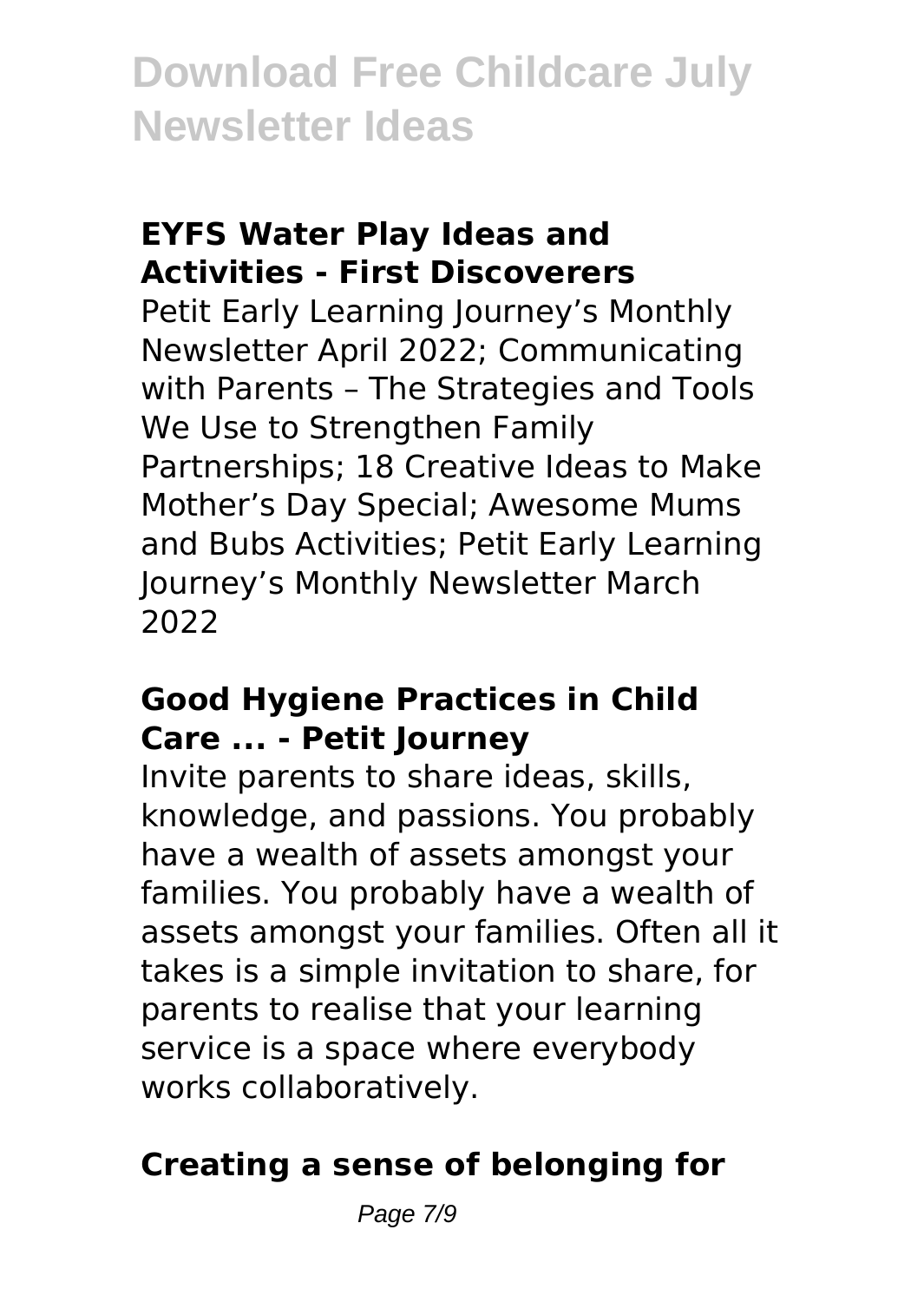### **families in childcare ...**

Following a successful pilot short course with childcare provided in July 2019, the centre decided to offer a retreat with childcare to mid-career and established writers. ... which explores ideas of home, where human meets wild, and the wild in us. ... check the website, email newsletter and social media updates in the coming months for ...

### **Childcare will be provided for writers' retreats Moniack ...**

Taken from Sensory Play in the Early Years by Anne Rodgers. ISBN: 978-0-9930782-2-4. About Anne Rodgers. Anne Rodgers is an Early Years Consultant (ATR Consultancy) and Writer.Anne has 36 years' experience of working in the childcare and education sector – including training practitioners, managing numerous settings over the years and writing articles for Early Years Educator and the CACHE ...

## **Sensory Play in The Early Years**

Page 8/9